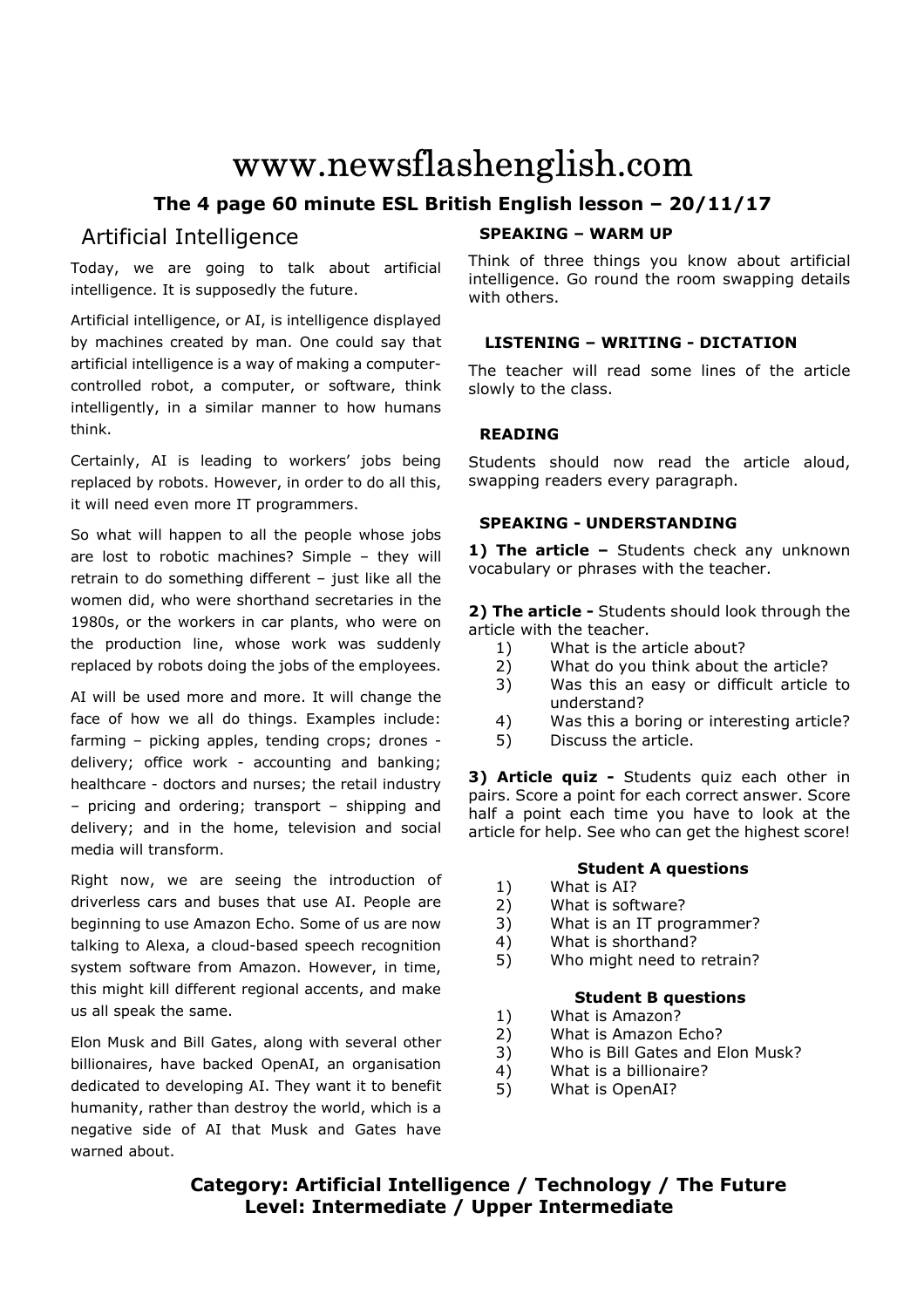# Artificial Intelligence *– 20th November 2017*

#### **WRITING / SPEAKING**

you can about **'Artificial Intelligence***'. Onetwo minutes.* Compare with other teams. Using your words compile a short dialogue together.

#### **WRITING / SPEAKING**

*In pairs* – Think of three great examples of artificial intelligence. Discuss together.

 $1)$   $\qquad \qquad$ 2) \_\_\_\_\_\_\_\_\_\_\_\_\_\_\_\_\_\_\_\_\_\_\_\_\_\_ 3) \_\_\_\_\_\_\_\_\_\_\_\_\_\_\_\_\_\_\_\_\_\_\_\_\_\_

#### **SPEAKING - THINKING**

*In pairs* - Think of three advantages and three disadvantages of artificial intelligence. Discuss together.

#### **SPEAKING – RADIO INTERVIEW**

*In pairs – Student A* is a computer programmer. *Student B* is a journalist. *Student B* is interviewing *Student A* about artificial intelligence. (Imagine!) *3 mins.* 

### **SPEAKING – PRESENTATION**

*In pairs* – Prepare a one minute presentation on artificial intelligence to give to the class. *3-5 mins prep. 5-10 mins.* 

#### **SPEAKING – A-Z**

*As a class* – The A-Z of artificial intelligence.

#### **DISCUSSION**

#### **Student A questions**

- 1) What do you think about what you've read?
- 2) Do you use artificial intelligence?
- 3) Do you use a computer at school or in your job? Explain how often and why?
- 4) Is AI the future?
- 5) What do you think of the Amazon tool Alexa?
- 6) What do you think of Elon Musk?
- 7) Will AI destroy the world?
- 8) What do you think of Amazon?
- 9) Does anyone still do shorthand?
- 10) Will a robot replace a teacher?

#### **SPEAKING – ROLEPLAY 1**

In pairs - On the board write as many words as In groups. One of you is the interviewer. The others are one of the following people. You are in the *Discussion FM* radio studio in London. Today's interview is about: *Artificial Intelligence.*

- 
- 1) Elon Musk/Bill Gates.<br>2) A (former) car produc A (former) car production worker.
- 3) An IT programmer.
- 4) A former shorthand secretary.

*The teacher will choose some groups to roleplay their interview in front of the class.* 

#### **SPEAKING – GAME 1**

*In a circle as a class – "AI can (also) be used in…for…to…"* Explain, then move onto the next person. *3 mins.* 

#### **SPEAKING – GAME 2**

*In a circle as a class – "The first AI gadget I bought was…"* Briefly talk about it, then go onto the next person. *3 mins.* 

#### **SPEAKING - DISCUSSION**

*Allow 5-10 minutes* – As a class.

#### **Artificial Intelligence**

#### **Discuss together**

**Include some examples that are used in your own country** 

*The teacher can moderate the session.*

#### **DISCUSSION**

#### **Student B questions**

- 1) Did the headline make you want to read the article?
- 2) Will robots really replace many jobs?
- 3) Will a drone deliver your takeaway or parcels?
- 4) Will a robot pick the apple, orange, or tomato you eat?
- 5) Will a robot replace your doctor?
- 6) Will we all use driverless cars?
- 7) Will regional accents die out and be replaced by an Alexa sounding person with an American accent?
- 8) What other AI systems are there to rival Amazon Echo?
- 9) How will social media evolve using AI?
- 10) Did you like this discussion?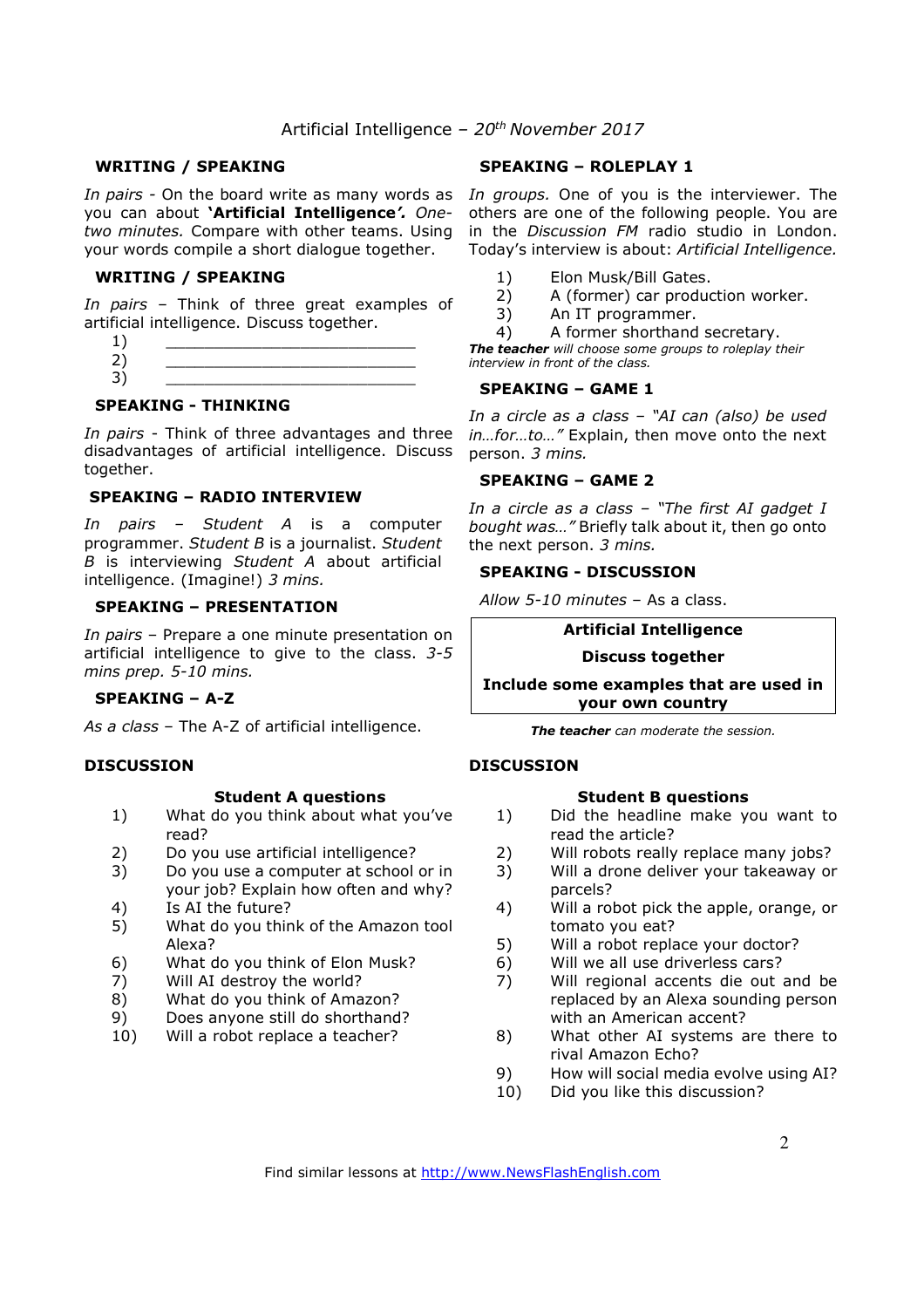# **GAP FILL: READING GAP FILL: GRAMMAR**

#### **Artificial Intelligence**

Today, we are going to talk about artificial (1)\_\_. It is supposedly the future.

Artificial intelligence, or (2) , is intelligence displayed by machines created by man. One could say that  $(3)$  intelligence is a way of making a computer-controlled robot, a computer, or software, think intelligently, in a similar manner to how humans think. Certainly, AI is leading to workers' jobs being replaced by robots. However, in order to do all this, it will need even more IT (4)\_\_.

So what will happen to all the people whose jobs are lost to  $(5)$  machines? Simple - they will  $(6)$  to do something different – just like all the women did, who were (7) secretaries in the 1980s, or the workers in car plants, who were on the production line, whose work was suddenly replaced by  $(8)$ doing the jobs of the employees.

# *robotic / intelligence / robots / programmers / artificial / shorthand / retrain / AI*

AI will be used more and more. It will change the face of how we all do things. Examples include: farming – picking apples, tending  $(1)$  ; drones delivery; office work - accounting and banking; (2) - doctors and nurses; the retail industry – pricing and ordering; transport – shipping and delivery; and in the home, television and social media will transform.

Right now, we are seeing the introduction of (3)\_\_ cars and buses that use AI. People are beginning to use Amazon Echo. Some of us are now talking to Alexa, a (4) speech (5) system software from Amazon. However, in time, this might kill different  $(6)$   $(7)$ , and make us all speak the same.

Elon Musk and Bill Gates, along with several other (8)\_\_, have backed OpenAI, an organisation dedicated to developing AI.

*billionaires / accents / driverless / crops / cloud-based / healthcare / recognition / regional /* 

#### **Artificial Intelligence**

#### **There are 6 x the, 2 x a – to add in!**

Today, we are going to talk about artificial intelligence. It is supposedly future.

Artificial intelligence, or AI, is intelligence displayed by machines created by man. One could say that artificial intelligence is a way of making computercontrolled robot, a computer, or software, think intelligently, in similar manner to how humans think. Certainly, AI is leading to workers' jobs being replaced by robots. However, in order to do all this, it will need even more IT programmers.

So what will happen to all people whose jobs are lost to robotic machines? Simple – they will retrain to do something different – just like all women did, who were shorthand secretaries in 1980s, or workers in car plants, who were on production line, whose work was suddenly replaced by robots doing the jobs of the employees.

#### *the / the / the / the / the / the / a / a*

AI will be used more and more.  $(1)$  will change the face of (2) we all do things. Examples include: farming – picking apples, tending crops; drones delivery; office work - accounting and banking; healthcare - doctors and nurses; the retail industry – pricing and ordering; transport – shipping and delivery; and in the home, television and social media will transform.

Right now,  $(3)$  are seeing the introduction  $(4)$ driverless cars and buses that use AI. People are beginning to use Amazon Echo. Some of (5) are now talking to Alexa, (6) cloud-based speech recognition system software from Amazon. However, (7) time, this might kill different regional accents, and make us all speak the same.

Elon Musk and Bill Gates, along with several other billionaires, have backed OpenAI, (8) organisation dedicated to developing AI.

#### *in / an / we / it / of / us / how / a*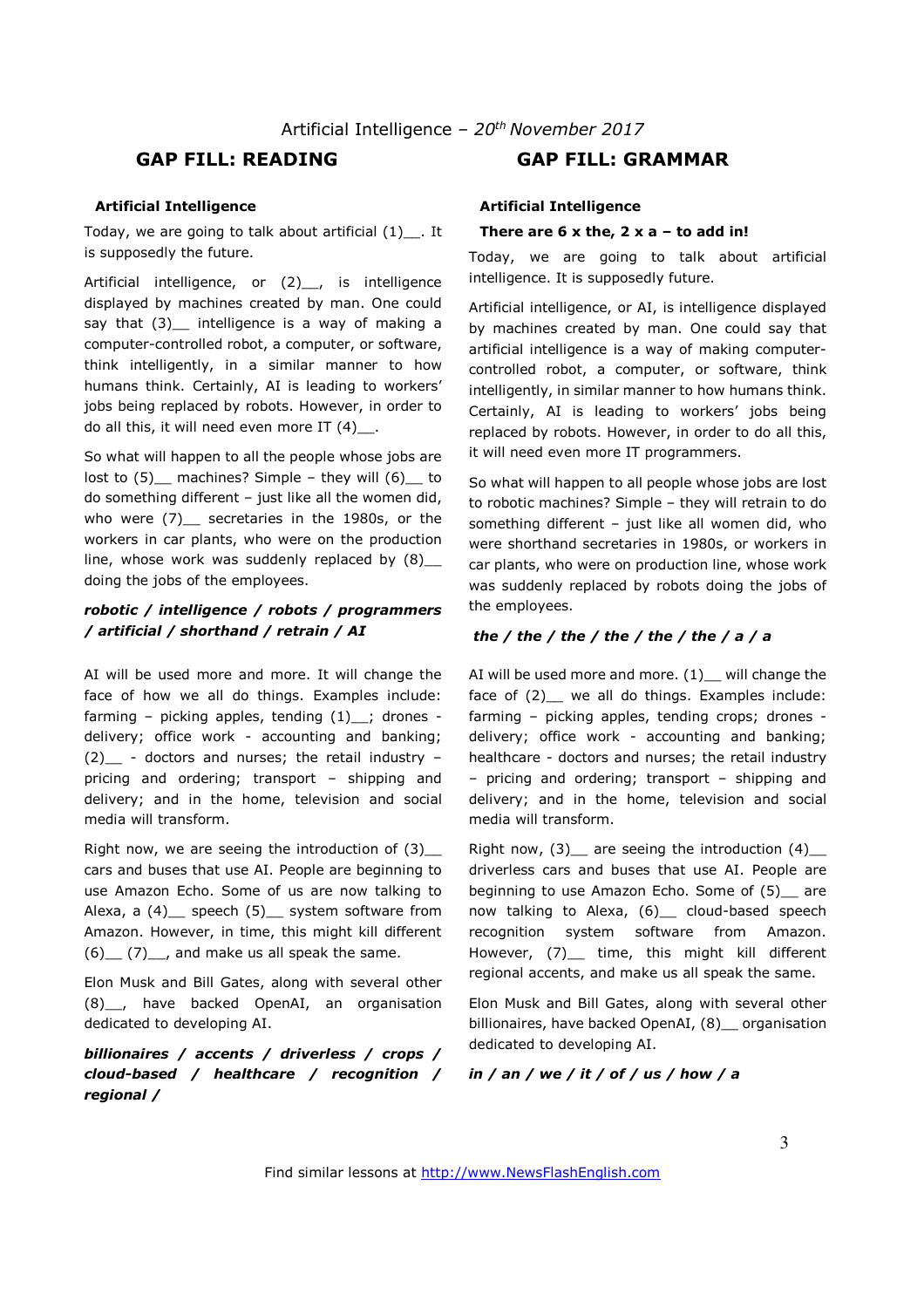# Artificial Intelligence *– 20th November 2017*





#### **Artificial Intelligence**

Today, we are going to talk about It is supposedly the future.

Artificial intelligence, or AI, is intelligence displayed by machines created by man. One could say that artificial intelligence is a way of making a

robot, a computer, or software, \_\_\_\_\_\_\_\_\_\_\_\_\_\_\_\_\_\_\_\_\_, in a similar manner to how humans think. Certainly, AI is leading to workers' jobs being replaced by robots. However, in order to do all this, it will need even more IT programmers.

So what will happen to all the people whose jobs are lost to robotic machines? Simple – they will retrain to do something different – just like all the women did, who were \_\_\_\_\_\_\_\_\_\_\_\_\_\_\_\_\_\_\_\_\_ in the 1980s, or the workers in car plants, who were on \_\_\_\_\_\_\_\_\_\_\_\_\_\_\_\_\_\_\_\_\_, whose work was suddenly replaced by robots doing the jobs of the employees. AI will be used more and more. It will change the face of how we all do things. Examples include: farming – picking apples, \_\_\_\_\_\_\_\_\_\_\_\_\_; drones - delivery; office work -

accounting and banking; healthcare - doctors and nurses; the retail industry – the retail industry – the retail industry – the set of  $\sim$  set of  $\sim$  set of  $\sim$  set of  $\sim$  set of  $\sim$  set of  $\sim$  set of  $\sim$  set of  $\sim$  set of  $\sim$  set of  $\sim$  set of  $\sim$  set of  $\sim$  set of shipping and delivery; and in the home, television and social media will transform.

Right now, we are seeing the introduction and buses that use AI. People are beginning to use Amazon Echo. Some of us are now talking to Alexa, a cloud-based software from Amazon. However, in time, this might kill different  $\Box$ , and make us all speak the same. Elon Musk and Bill Gates, along with several other billionaires, have backed OpenAI, an organisation dedicated to developing AI.

#### www.newsflashenglish.com

**Copyright D. J. Robinson 2017 (V2)** 

#### **WRITING / SPEAKING**

**1) On the board -** *In pairs/As a class,* list **10 industries AI will transform.** How? Talk about them. *Five minutes.*

CAROLINE<sub>-</sub>HARTI EV

**2) Sentence starters -** Finish these sentence starters. Correct your mistakes. Compare what other people have written.

- 1) Robots \_\_\_\_\_\_\_\_\_\_\_\_\_\_\_\_\_\_\_\_\_\_\_\_\_\_\_\_\_\_
- $2)$  My job  $\overline{\phantom{a}}$
- $3)$  AI

**3)** Write down 50 words about: *Artificial Intelligence.* Your words can be read out in class.

**4) Homework -** Write and send a 200 word email to your teacher about: *Artificial Intelligence.* 

#### **SPELLING**

The teacher will ask the class individually to spell the following words that are in the article. Afterwards check your answers.

- 1) supposedly
- 2) intelligence<br>3) similar 3) similar
- 4) artificial
- 5) robot
- 6) retrain<br>7) delivery
- delivery
- 8) driverless
- 9) organisation
- 10) humanity

#### **SPELLING**

Use the following ratings: **Pass = 12 Good = 15 Very good = 18 Excellent = 20** 

- 11) billionaires
- 12) production<br>13) shorthand shorthand
- 14) secretaries
- 15) examples
- 16) healthcare
- 17) retail
- 18) suddenly
- 19) programmers
- 20) software

Find similar lessons at http://www.NewsFlashEnglish.com